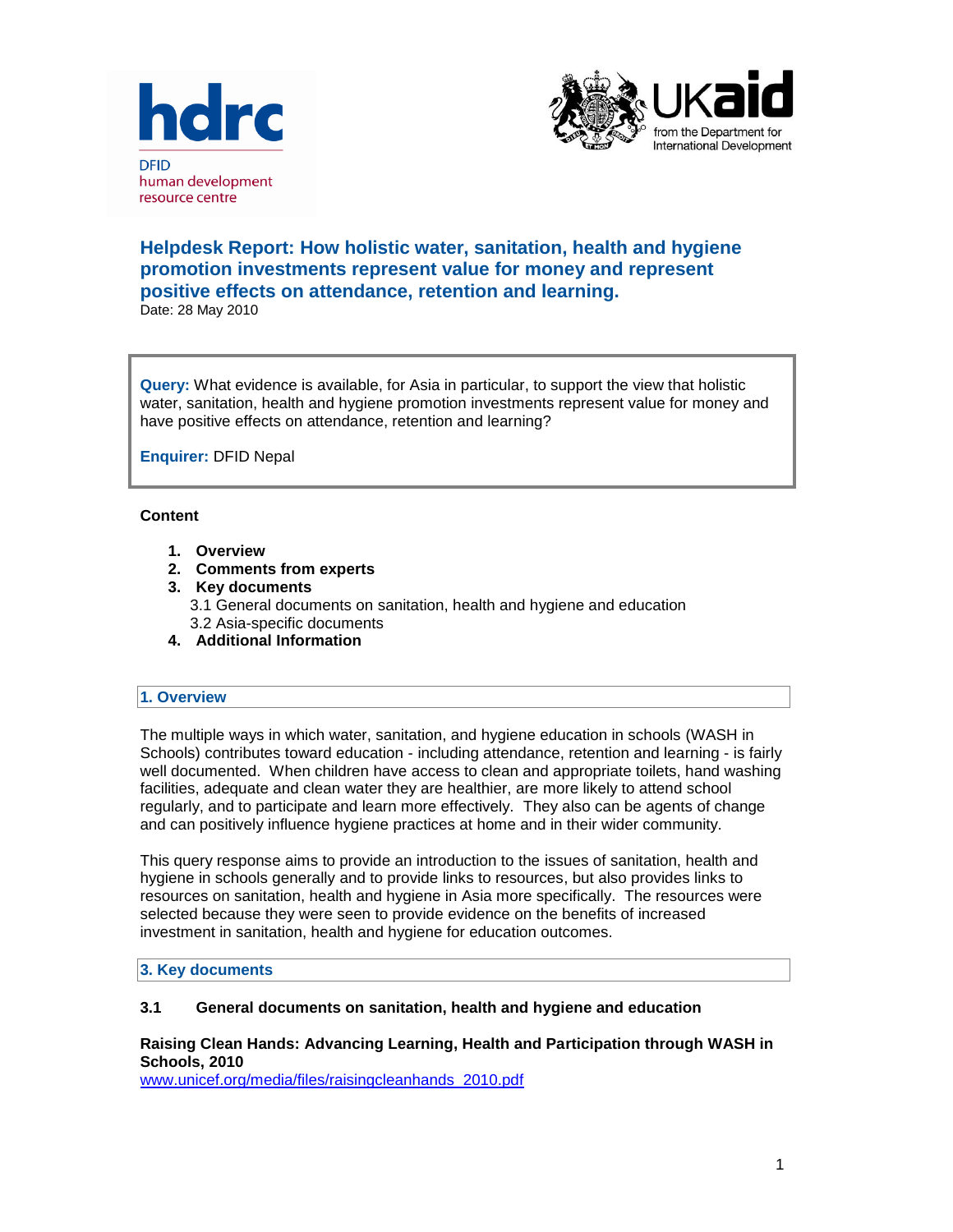This document was recommended by a number of the experts that contributed to this response, as it contains a lot of the evidence you are looking for (although not specifically in the Asian context).

It is a call to action for WASH in schools, and it calls on decision-makers to increase investments and on concerned stakeholders to plan and act in cooperation – so that all children go to a school with child-friendly water, sanitation and hygiene facilities. As such, it makes the case for how WASH in schools improves different aspects of education, including how WASH in schools:

- improves children's health  $\bullet$
- $\bullet$ boots school attendance and achievement
- promotes gender equity
- reaches the community because children are agents of change.

# **Water and Sanitation: The Education Drain, 2004**

[www.wateraid.org/documents/plugin\\_documents/educationreport.pdf](http://www.wateraid.org/documents/plugin_documents/educationreport.pdf)

Poor access to clean water and sanitation prevents millions of children from going to school. These are the world"s poorest children. They are denied an education that could help their families and their communities out of terrible poverty. The report shows the links between these problems and demonstrates why governments need to act on this now in order to fulfil their promises to the world"s poor.

# **An inclusive approach for school sanitation and hygiene education: strategy, norm and designs**

# [http://ddws.gov.in/popups/SSHE\\_book%20Final%20PDF.pdf](http://ddws.gov.in/popups/SSHE_book%20Final%20PDF.pdf)

A document focusing on India, aimed primarily at programme implementers to help them understand the critical need for proper school water and sanitation facilities. It is split into three parts:

- $\bullet$ The first part discusses the features of the SSHE programme in the national context
- $\bullet$ The second describes in detail the key principals which must guide construction of sanitation and drinking water facilities in schools and provides a tool for making decisions
- The third part provides detailed engineering drawings and estimates for 16 different basic core designs.

# **Evidence Base: Water, Sanitation and Hygiene Interventions: Literature Review, December 2009**

# *Attached to email*

A wider literature review on water, sanitation and hygiene interventions. However, chapter nine – titled "WASH and Primary School Education" – will be of most interest to you. It presents the evidence on the impact and importance of WASH on the primary education system.

# **Ecological, socio-cultural and institutional challenges in the provision of safe water and improved sanitation in NWFP, Pakistan, NORAGRIC dissertation, 2006**

[www.umb.no/statisk/noragric/publications/phdtheses/nawab\\_abstract.pdf](http://www.umb.no/statisk/noragric/publications/phdtheses/nawab_abstract.pdf)

This link takes you to the abstract of a dissertation written by Bahadar Nawab. If you are interested in the whole dissertation, please let me know and I can put you in touch with the librarian who can loan it to you.

This study presents a holistic view of water supply and sanitation  $-$  considering water supply and sanitation as an integrated issue and trying to understand the technical, cultural and institutional aspects by analysing people"s practices and government policies and approaches.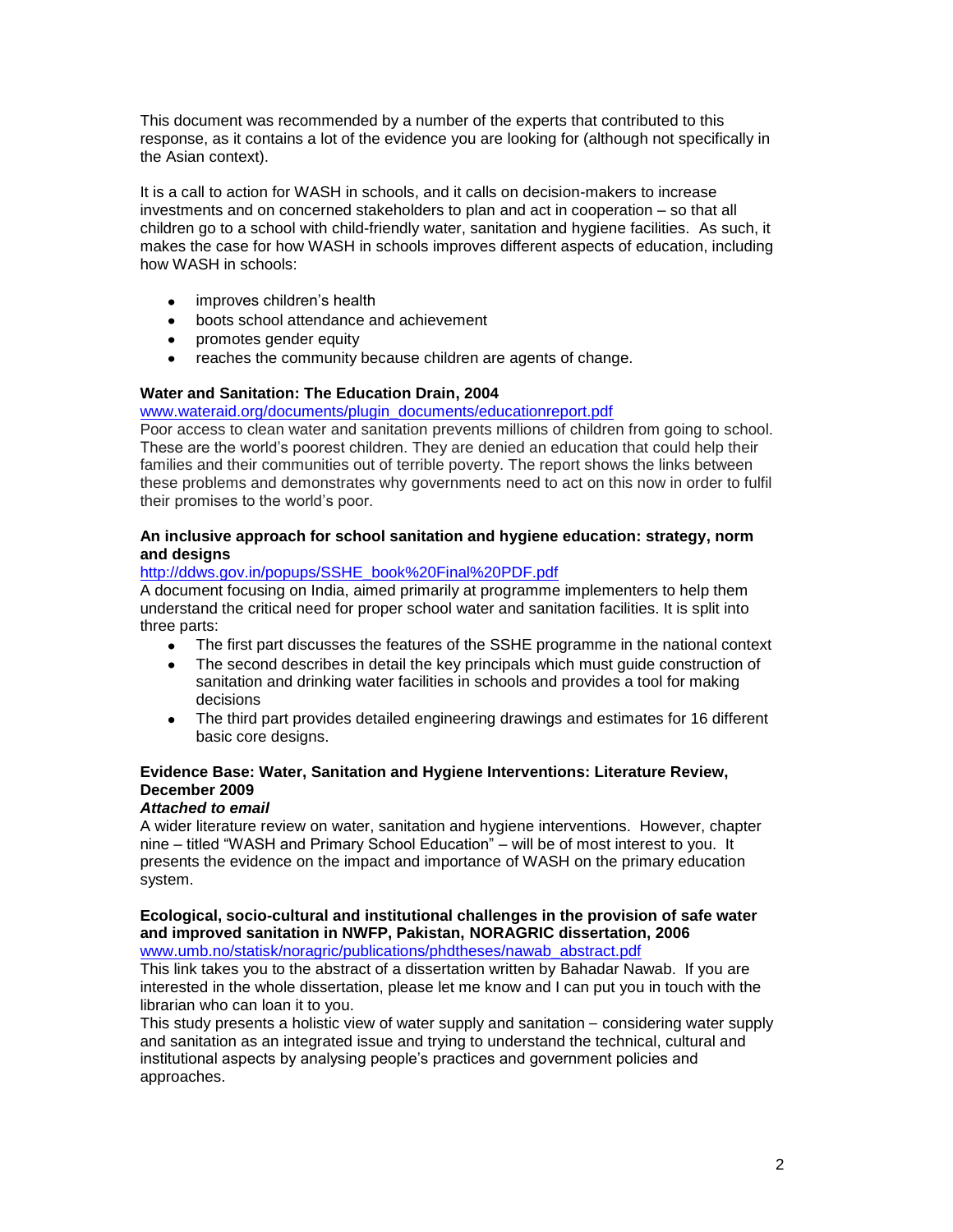#### **The Worth of School Sanitation and Hygiene Education (SSHE): Case Studies** [www.irc-eh-field-](http://www.irc-eh-field-guide.com/EH_PORTABLE_LIBRARY/EH%20KEY%20REFERENCES/HYGIENE%20PROMOTION/School%20Sanitation%20and%20Hygiene%20Education/SSHE%20Case%20Studies%20(IRC).pdf)

[guide.com/EH\\_PORTABLE\\_LIBRARY/EH%20KEY%20REFERENCES/HYGIENE%20PROM](http://www.irc-eh-field-guide.com/EH_PORTABLE_LIBRARY/EH%20KEY%20REFERENCES/HYGIENE%20PROMOTION/School%20Sanitation%20and%20Hygiene%20Education/SSHE%20Case%20Studies%20(IRC).pdf) [OTION/School%20Sanitation%20and%20Hygiene%20Education/SSHE%20Case%20Studie](http://www.irc-eh-field-guide.com/EH_PORTABLE_LIBRARY/EH%20KEY%20REFERENCES/HYGIENE%20PROMOTION/School%20Sanitation%20and%20Hygiene%20Education/SSHE%20Case%20Studies%20(IRC).pdf) [s%20\(IRC\).pdf](http://www.irc-eh-field-guide.com/EH_PORTABLE_LIBRARY/EH%20KEY%20REFERENCES/HYGIENE%20PROMOTION/School%20Sanitation%20and%20Hygiene%20Education/SSHE%20Case%20Studies%20(IRC).pdf)

The paper is divided into case studies on school sanitation and hygiene education from Africa, Asia and South America. The case studies in Asia include:

- The first is on a school health and hygiene promotion programme in Nepal and the impact of its "child-to-child" approach. It focuses on how to achieve sustainability in an SSHE programme.
- The second case study focuses on one programme in Bangladesh. It shows a unique SSHE programme working with pond sand filters and rainwater harvesting, and highlights some of the main causes of success for this specific programme.
- The third Asian case study focuses on Kerala, India, where an interesting school health club (SHC) has been formed. This study is of special interest for its girl-friendly toilets. Although one might argue that more empirical evidence is needed to give insight into the impact of the SHC, there are some interesting findings.

# **WASH in Schools: Notes and News, December 2009**

[http://www.irc.nl/redir/content/download/148122/487197/file/NotesNewsEnglishDecember200](http://www.irc.nl/redir/content/download/148122/487197/file/NotesNewsEnglishDecember2009.pdf) [9.pdf](http://www.irc.nl/redir/content/download/148122/487197/file/NotesNewsEnglishDecember2009.pdf)

This was recommended by Sophie Hickling, who recommended that you read the section by Peter van Maanen dealing with the evidence base for WASH in Schools.

This issue of *Notes and News* touches upon three crucial questions when developing activities on WASH in Schools:

- What are the evidences of impact?
- What are the standards and design criteria to apply when constructing WASH facilities at schools?
- How can activities be financed?

# **GLAAS 2010: UN-Water Global Annual Assessment of Sanitation and Drinking Water: Targeting Resources for Better Results**

[www.who.int/water\\_sanitation\\_health/publications/UN-Water\\_GLAAS\\_2010\\_Report.pdf](http://www.who.int/water_sanitation_health/publications/UN-Water_GLAAS_2010_Report.pdf) A very large annual report that aims to provide added value to sanitation and drinking-water monitoring efforts by integrating and strengthening the evidence base and helping to improve policy-making towards and beyond the MDG target. It is intended to reach senior-level policymakers. It aims to help reduce the reporting burden of countries and external support agencies and to harmonize their different reporting mechanisms. It contains a large number of data and analyses on sanitation and drinking water, making it a resource that can be used to strengthen policies and assist decision-makers.

# **A Literature Review of the Non-Health Impacts of Sanitation**

# *Attached to email, but also published in [Waterlines,](http://www.ingentaconnect.com/content/itpub/wtl;jsessionid=3jpdsx4gt4vro.victoria) Volume 27, Number 1, January 2008 , pp. 48-61(14)*

[www.ingentaconnect.com/content/itpub/wtl/2008/00000027/00000001/art00005?crawler=true](http://www.ingentaconnect.com/content/itpub/wtl/2008/00000027/00000001/art00005?crawler=true) This literature review was commissioned by Water Aid in May 2007. It reviews both published and grey literature available at that time on the non-health impacts of sanitation. The main sections of this report summarise the social impacts of sanitation on women, adolescent girls, children, the disabled and the environment. The report does not look at the specific economic impacts as this was covered independently nor at the impact of improved sanitation on reproductive health and the HIV positive as these fall under the more widely documented "health" umbrella.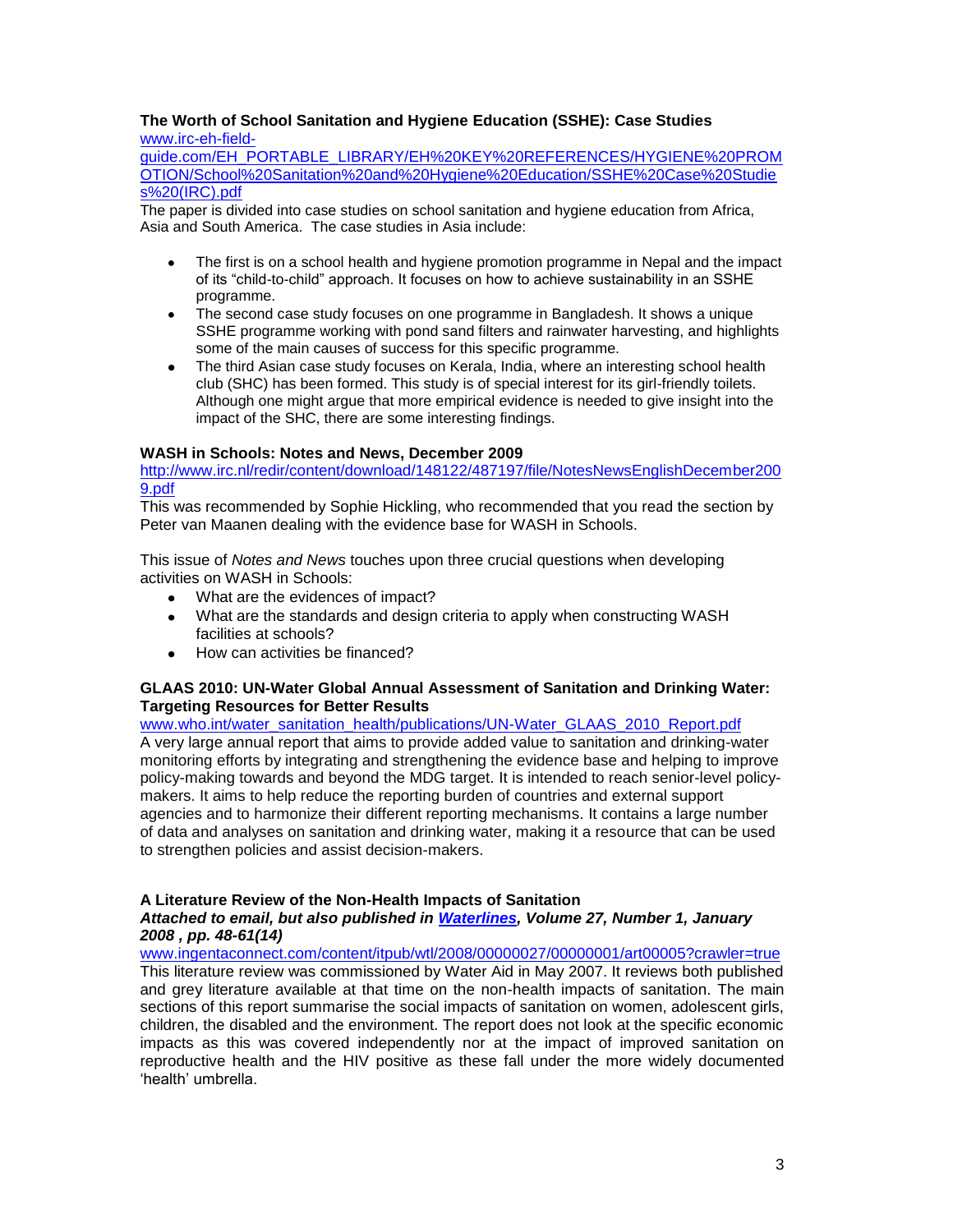# **Literature Review on WASH in Schools**

#### *Attached to email*

A literature review of WASH in schools which looks specifically at:

- The role of school-led total sanitation  $\bullet$
- Health impacts of school WASH
- The non-health impacts of school WASH
- Behaviour change and diffusion
- $\bullet$ Sustainability and scalability of school-based wash programs
- Review of grey literature documents

# **Child Undernutrition, Tropical Enteropathy, Toilets, and Handwashing, 2009** *Attached to email*

This Lancet article makes a case for sanitation and its links with child stunting.

# **3.2 Asia-specific documents**

# **Strengthening Water, Sanitation and Hygiene in Schools: A WASH guidance manual with a focus on South Asia, 2010**

[www.irc.nl/redir/content/download/149102/493695/file/TP53\\_WASH\\_in\\_Schools\\_10.pdf](http://www.irc.nl/redir/content/download/149102/493695/file/TP53_WASH_in_Schools_10.pdf) This book is meant for managers and trainers involved in water, sanitation and hygiene programmes in schools, whether operating at state, district or block level. It provides information on a number of essential topics related to WASH in schools and contains relevant activity sheets.

In particular, I think you will find section 4.2 of the manual useful – it is called "Lessons from evaluations and programme experience". You may also find Chapter 3 of the document ("National/regional policy development and cooperation") of use. In addition, Appendix 3 provides case studies on the impact and sustainability of WASH in schools in Kerala, India and Kenya.

# **School-led Total Sanitation: A successful model to promote school and community sanitation and hygiene in Nepal**

# [www.communityledtotalsanitation.org/sites/communityledtotalsanitation.org/files/School\\_led\\_t](http://www.communityledtotalsanitation.org/sites/communityledtotalsanitation.org/files/School_led_total_sanitation.pdf) [otal\\_sanitation.pdf](http://www.communityledtotalsanitation.org/sites/communityledtotalsanitation.org/files/School_led_total_sanitation.pdf)

A history of inadequate intervention in sanitation and hygiene, and the resultant low coverage level, has left Nepal with much to do to reach the national target of 100% latrine coverage by 2017. The recognition that children can act as change agents, allied with the success of School Sanitation and Hygiene Education (SSHE), led UNICEF Nepal to develop School Led Total Sanitation (SLTS), where open defecation free areas are achieved with school children in a leading promotional role. The paper shows how SLTS has had very promising results to date and paves the way to speed up the process of intensive latrine coverage in school catchment areas.

# **The** *EDUCATION* **Millennium Development Goal: What water, sanitation and hygiene can do in India**

# Well Country Note 2.2

[www.lboro.ac.uk/well/resources/Publications/Country%20Notes/CN2.2%20India.htm](http://www.lboro.ac.uk/well/resources/Publications/Country%20Notes/CN2.2%20India.htm) A short note which provides evidence for the impact of water supply, sanitation and improved hygiene on education in India.

# **Nepal - The School Sanitation and Hygiene Education (SSHE) Programme of NEWAH** [www.schools.watsan.net/redir/content/download/218/1905/file/Nepal.doc](http://www.schools.watsan.net/redir/content/download/218/1905/file/Nepal.doc)

The purpose of this case study is to disseminate the approach taken by NEWAH, an NGO in Nepal, in its implementation of School Sanitation and Hygiene Education (SSHE). It is a way of sharing NEWAH's experience with similar organisations in the same field. NEWAH has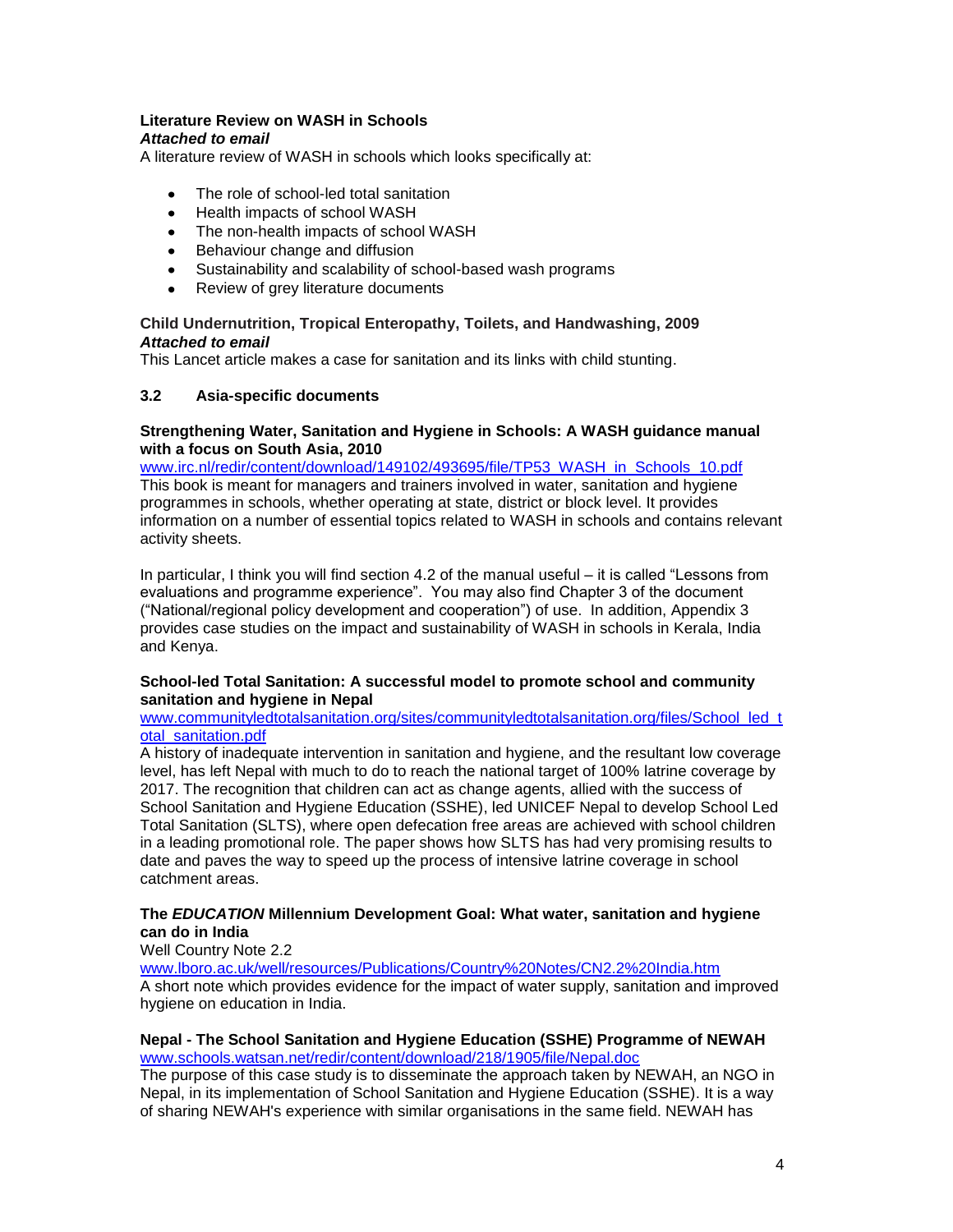been implementing a package of interventions that it believes is acceptable and effective. This case study is based on the NGO"s documents, reports and evaluations and a review of relevant literature.

# **Is menstrual Hygiene and Management an Issue for Adolescent School Girls? A Comparative Study of Four Schools in Different Settings of Nepal, 2009**

[www.wateraid.org/documents/plugin\\_documents/wa\\_nep\\_mhm\\_rep\\_march2009.pdf](http://www.wateraid.org/documents/plugin_documents/wa_nep_mhm_rep_march2009.pdf) This small scale study was undertaken with the objective of determining the prevailing knowledge and experiences of menstrual hygiene and management, and their implications, among adolescent schools girls in rural and urban settings of Nepal.

# **Menstrual Hygiene in South Asia: A Neglected Issue for WASH (Water, Sanitation and Hygiene) Programmes**

[www.wateraid.org/documents/plugin\\_documents/menstrual\\_hygiene\\_in\\_south\\_asia\\_1.pdf](http://www.wateraid.org/documents/plugin_documents/menstrual_hygiene_in_south_asia_1.pdf) This article explores the reasons why menstrual hygiene management is not generally included in WASH initiatives, the social and health impacts of this neglect on women and girls, and provides examples of successful approaches to tackling menstrual hygiene in WASH in the South Asia region.

# **Why Sanitation and Water Supply are Important to Growth and Development in Bangladesh**

# *Attached to email*

This was sent by Jane Bevan as an example of the budgetary savings to be made by investing in WASH interventions.

This briefing note for the People"s Republic of Bangladesh Ministry of Finance shows that water supply and sanitation (WSS) need urgent attention. Failure to finance water and sanitation is costing the country a notable portion of its GDP. Scientific studies show that access to sanitation and water not only improve quality of life, but also bring tangible health, environmental and economic benefits, and contribute to poverty reduction. The rate of return of spending on sanitation and water can exceed other public investments such as in infrastructure, transport, health or education. While data are still incomplete, this briefing note demonstrates that even a little spending on water supply and sanitation reaps enormous rewards.

# **4. Additional information**

# **Authors:**

This query response was prepared by **Leah Murphy** [L.Murphy@ids.ac.uk](mailto:L.Murphy@ids.ac.uk)

# **Contributors:**

Petra Bongartz (IDS) Therese Dooley (UNICEF) Jane Bevan (UNICEF) Sophie Hickling (UNICEF) Mark Rolls (Plan International) Tom Palakudiyil (WaterAid) Eddy Perez (Water and Sanitation Programme, World Bank) Carolien Van der Voorden (Water Supply and Sanitation Collaborative Council (WSSCC)) Marielle Snel (International Water Institute (IRC)) Liv Ellingsen (Noragric, UMB) Peregrine Swann (Water, Sanitation, Hygiene and Health, WHO)

# **Websites visited**

[WELL;](http://www.lboro.ac.uk/well/) [Water, Sanitation and Hygiene in Schools \(UNICEF\);](http://www.unicef.org/wash/index_schools.html) [WASH in Schools \(UNICEF\);](http://www.unicef.org/wash/schools/index.html) [WASH in Schools;](http://www.schools.watsan.net/) [UNICEF India;](http://www.unicef.org/india/) [Nepal Water for Health;](http://www.newah.org.np/) [Community-Led Total Sanitation,](http://www.communityledtotalsanitation.org/)